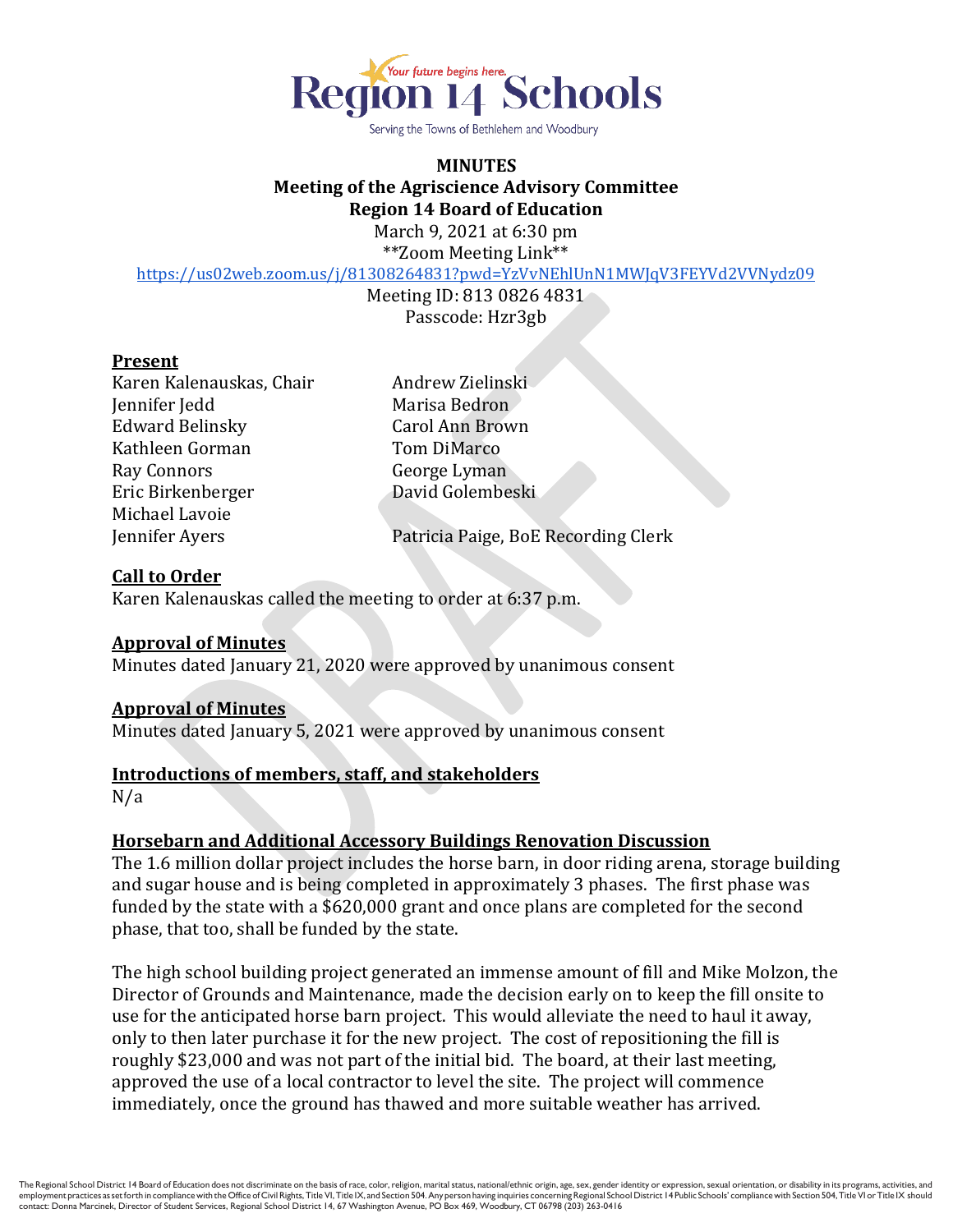The plans will be submitted for a local permit and then passed onto Hartford for a final review by the folks at the state. Mr. Belinksy noted that there is a need to establish a subcommittee and asked for assistance from those who may know people in the horse industry who can speak to setting up the building, anticipated supplies, etc.

The greenhouse project was put on hold until the tennis courts were installed. Plans are to build the new greenhouse alongside the existing hydroponic and aquaponics greenhouses; there is need for extra space for outside storage and grow areas. The money for the project was reserved 6 years ago. Currently waiting for the horse barn project to commence; prefer one project at a time; hope to begin the green house next year.

Looking to expand the vet science program, a popular interest of students. The decision was made to use grant money to upgrade the ventilation system, converting the entire classroom into one small animal vet science lab. The project started a few weeks ago. There will be a need for another subcommittee to discuss room set up etc. Looking down the road to establish a doggy daycare and grooming area.

With the barn having an anticipated increase in the number of horses, there will need to be a manure management plan put in place. The manure storage barn will fill quicker with the increased number of animals. Looking for places who may want to take the manure for free with pick up or at a cost with delivery; exploring any option.

Plan to send out a message, as part of the action items, the need for people to take part in several subcommittees.

## **Grip and Grin Reflection**

There were approximately 6 people for each class who provided assistance for the freshman and sophomores. Although the meeting landscape was different from prior years due to Covid, the committee was impressed with the number of student participants.

Members of the committee were asked to contribute feedback. A few had students speak because that tends to be problematic for some, while other students appeared exhausted. Some students expressed a struggle in obtaining a SAE.

This year, the plan is to increase the hour requirements for all students back to what they were prior to Covid and home projects will have increased rigor. If there is still a remote option, an allowance will be made for students to do the at home project if their family is compromised for any reason.

There was a concern that the freshmen, with all the modifications that teachers had to make, had not gotten to the segment on building the resume. It was later stated, that the teachers made sure that the students had them completed.

To allow for more time next year to meet with students, and if there is an option, they will make certain to land on a block day.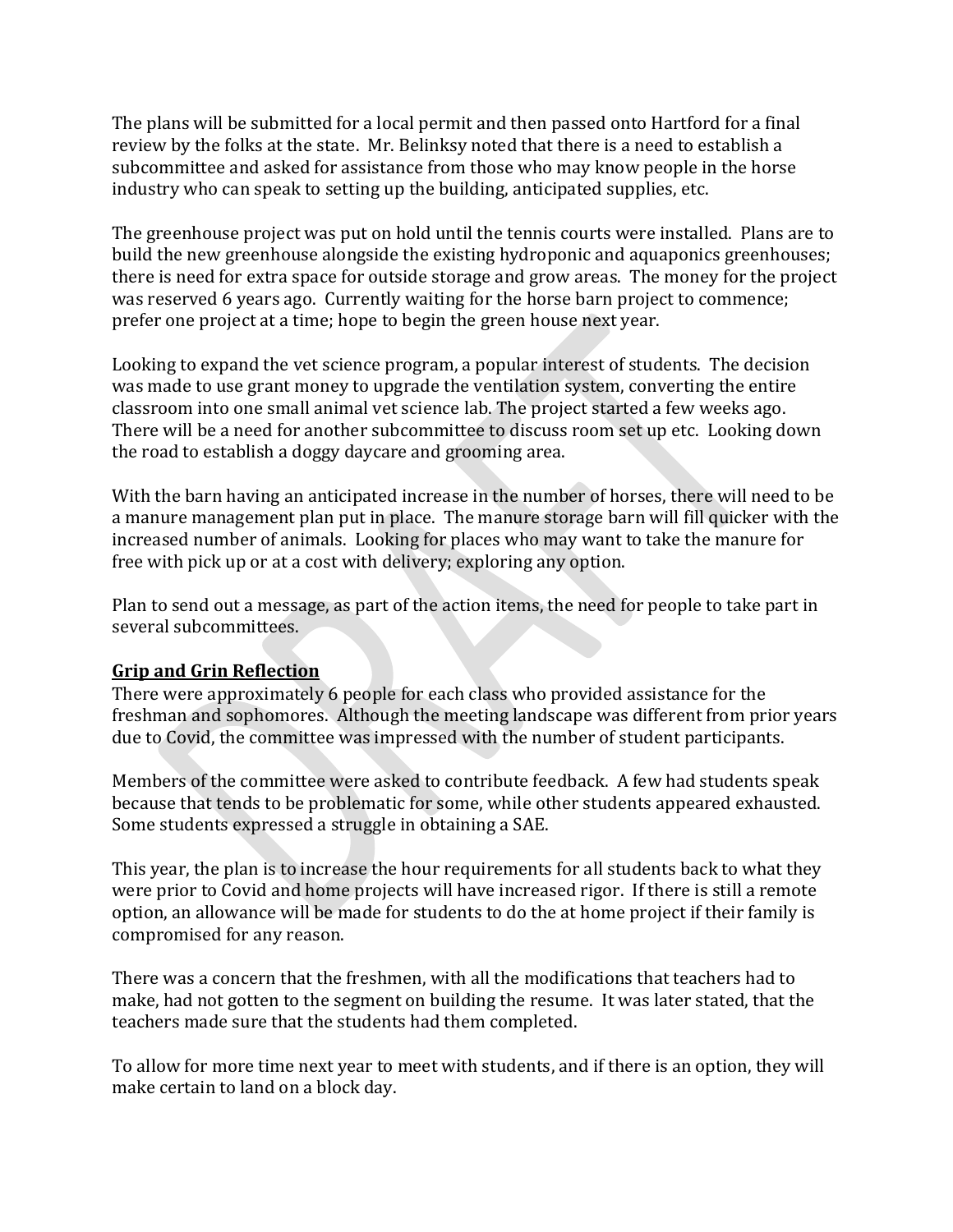### **Review list of members and assign people to contact**

The list of current members as of two years ago was included with the agenda and noted member name, e-mail and town. The list is no longer accurate.

Membership is two-fold; initially should have representation from every sending town and also a representative, within the industry, for each of the subject areas that are taught. The committee needs to start recruiting; find farmers in each town and those within the industry to participate.

The zoom meeting format works best for this group; may offer hybrid to accommodate participants. Committee members would like a list of the sending towns.

Ideas for recruiting were offered with one thought to use the Agriscience teachers during SAE visits. The list needs to be cleaned up and advisory members need to be assigned individuals on the list to contact in order to confirm their membership. The goal is not to remove them without talking to them. This is not an open invitation to the general public, but to only professionals within the industry.

The meeting tonight is the last scheduled meeting of the year, but there may be a need to hold some subcommittee meetings; looking to have a subcommittee meeting for small animal science committee late summer/early fall.

There is a high importance to reach out to individuals now to see who will be available, then to reach out to them again. Teachers on the committee asked for help as they are stretched thin at this time of the year. Folks on the committee were happy to extend a hand, but would like a plan before calling.

Members asked Jenn for a calendar that includes the topics and what subcommittee meetings will be held. This would beneficial with recruitment. Jenn is looking for input on what should be on the calendar. Required by the state to have 2 meetings per calendar year by the advisory committee, but more are being held.

Need to plan now for the fall. Have to clean up the old membership list, to create a new one.

### **Retiring Staff Member vs. Budget**

The committee moved to a more urgent topic and was introduced to the members by Ed Belinsky. The Board of Education, at their meeting last evening, shared their budget plan. It was noted that there will be a savings in the budget by not replacing George Lyman when he retires at the end of the year.

Ed spoke with the Financial Director and explained that they are not allowed to omit the position from the budget. The district has to supply a ratio of 35 students to one teacher per state statute and state law. They would have to replace at least a portion of his